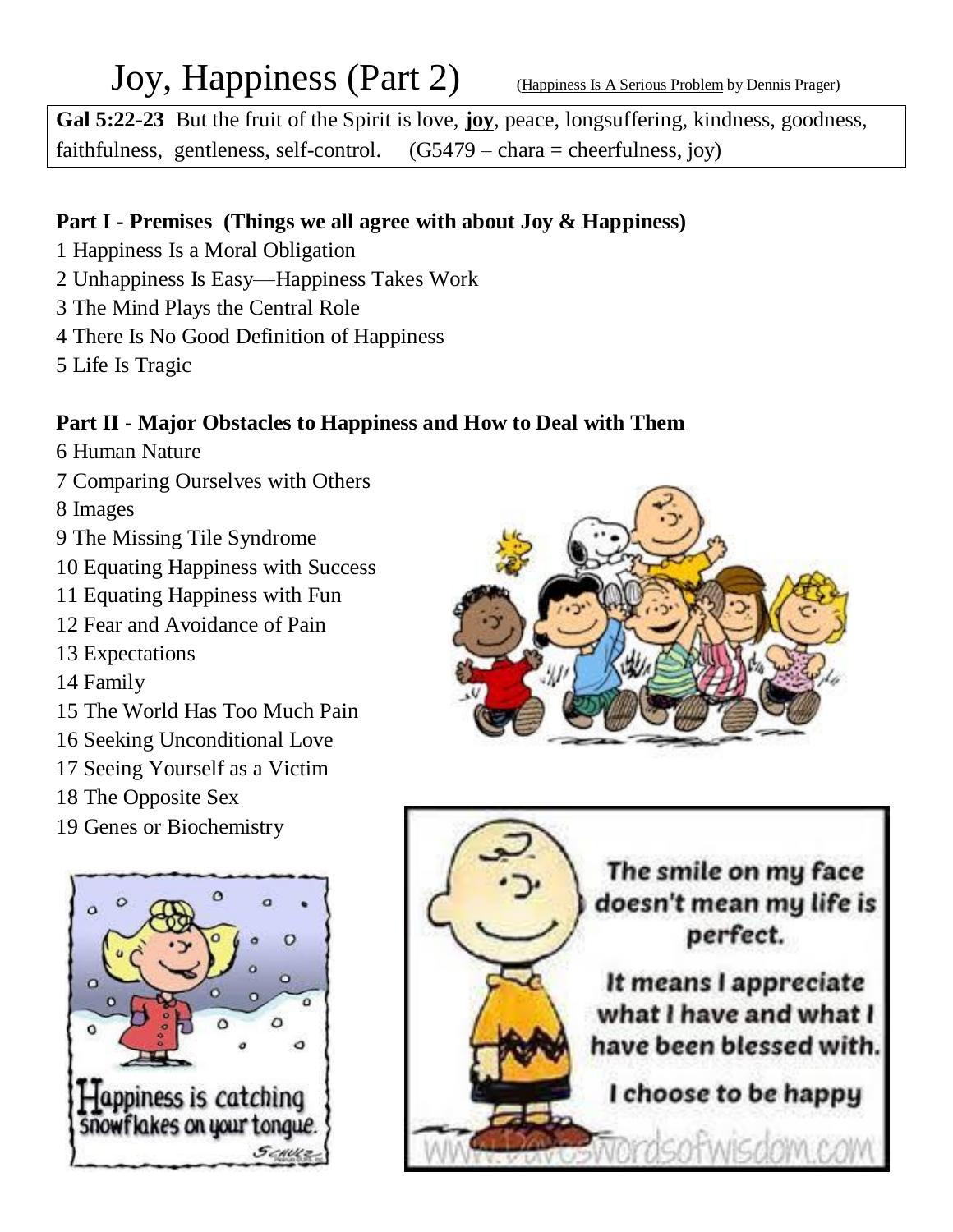### **Part III - Attitudes and Behaviors That Are Essential to Happiness**



#### **20 Meaning and Purpose**

- Happiness can be attained under virtually any circumstances providing you believe that your life has meaning and purpose.
- It was the psychoanalyst Viktor Frankl, in Man's Search for Meaning, who first made me aware of the incomparable significance of meaning to happiness. It was as a prisoner in a Nazi death camp that Frankl observed in the starkest possible way that **people need a sense of purpose to maintain a will to live**.
- Some animals may have emotions and the ability to communicate with each other and even with humans. However, at least one difference is unbridgeable—animals do not need to have meaning in their lives. Human beings, on the other hand, **crave** meaning.
- People **derive meaning** from two beliefs:
	- o the belief that **their life** has meaning (Personal meaning)
	- o the belief that **life itself** has meaning (Transcendent meaning)
- **Personal** meaning is **derived** from three sources:
	- o **relationships** (family and friends) We derive immense meaning from loving, being loved, belonging, and being needed
	- o **work** (not just "making money" as volunteers find their work to be profoundly meaningful)
	- o **causes** attachment to a cause can be most powerful, but it is also the most perilous: its power for evil is as great as its power for good. With the decline of traditional **religion**, tens of millions of people have looked elsewhere for causes **to provide meaning**, and the most popular of these have created enormous evil ideologies such as chauvinistic nationalism, racism, Communism, and Nazism.
- **Transcendent** meaning
	- o personal meaning is not enough; to be happy, thoughtful people must also believe that life itself is meaningful
	- o A purely secular understanding of existence can only mean that the world ultimately has neither purpose nor meaning.
- Ask before acting, "Is it meaningful?" The problem... the meaningful behavior is rarely the **most enticing** of our choices - the greatest battle for happiness is with our own nature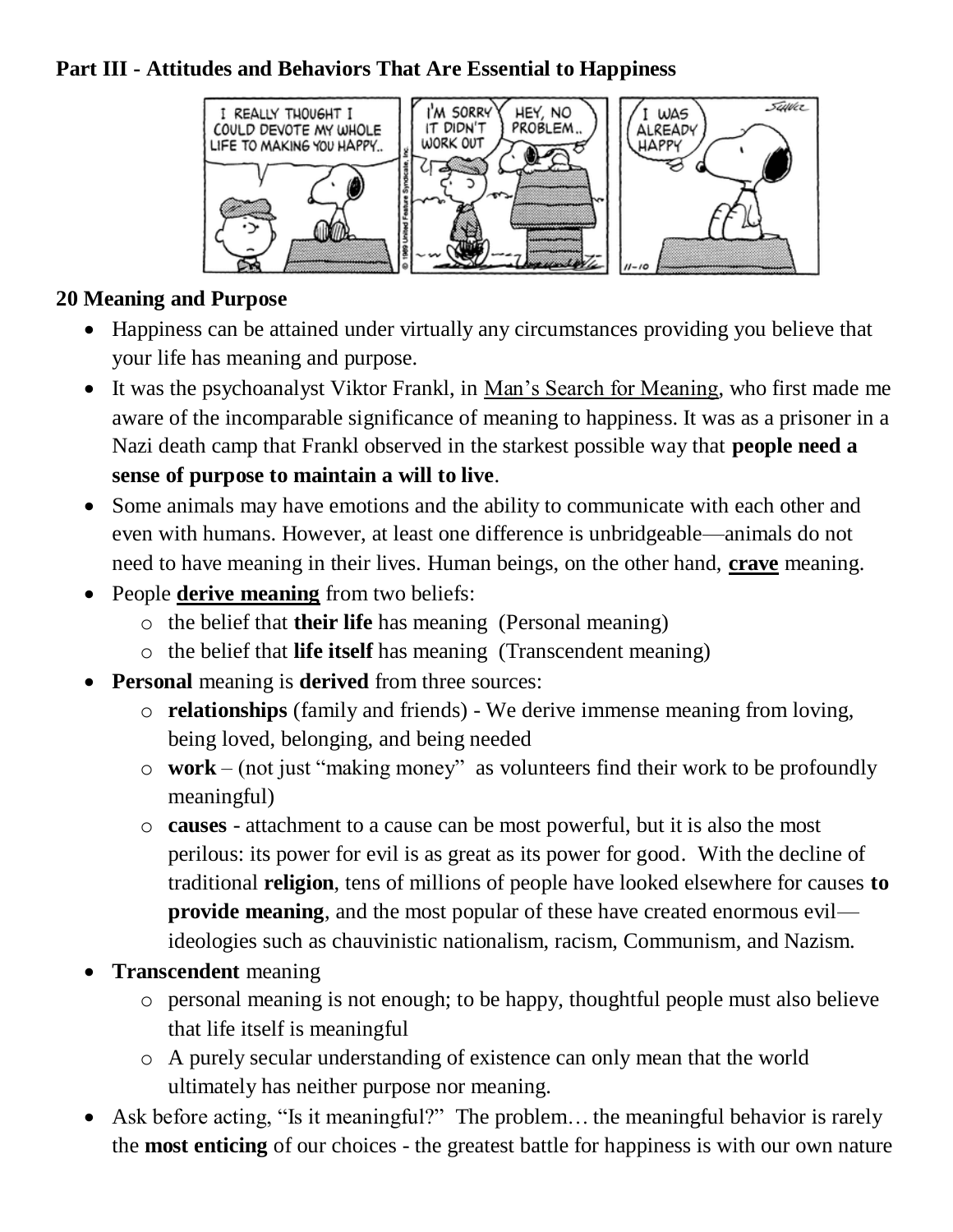**Psa\_8:4 What is man that You are mindful of him, & the son of man that You visit him?**

**Ecc\_3:11 He has made everything beautiful in its time. Also He has put eternity in their hearts, except that no one can find out the work that God does from beginning to end.**

**Job\_14:14 If a man dies, shall he live again? All the days of my hard service I will wait, Till my change comes.**

**Ecc\_6:3 If a man begets a hundred children and lives many years, so that the days of his years are many, but his soul is not satisfied with goodness, or indeed he has no burial, I say that a stillborn child is better than he—**

#### **21 Happiness Is a By-product**

- Happiness is only achievable when it is a by-product of something else, and you must hold that something to be **more important** than happiness
- **6 values** that are more important than happiness—& that therefore bring people much of it:
	- o **Passionate and Meaningful Pursuits** The more meaningful passions, the more meaning and happiness – Encourage children to develop passions!



- o **Depth -** we become deeper when we **struggle to grow—**emotionally, morally, psychologically, intellectually, and in wisdom. Human nature motivates us to seek immediate pleasure, not depth. We can choose activities beyond TV & comics
- o **Wisdom -** Wisdom may be defined as understanding, as opposed to merely knowing. We encounter people of limited education who possess great wisdom, and all of us know some highly educated people who are quite foolish
- o **Clarity – Understanding Yourself & Life** A lack of clarity suggests that our life is in chaos; chaos suggests meaninglessness & this guarantees unhappiness. Understanding God's Plan for Mankind …helps us cope &have explanations
- o **Goodness** The peace of mind and sense of self-worth that derive from the pursuit of goodness are unattainable elsewhere.
- o **Pursuit of the Transcendent** There is something in human beings that yearns for the meaning, order, community, and answers that religion uniquely provides.

**Psa\_111:10 The fear of the LORD is the beginning of wisdom; A good understanding have all those who do His commandments.**

**1Th\_4:13 But I do not want you to be ignorant, brethren, concerning those who have fallen asleep, lest you sorrow as others who have no hope.**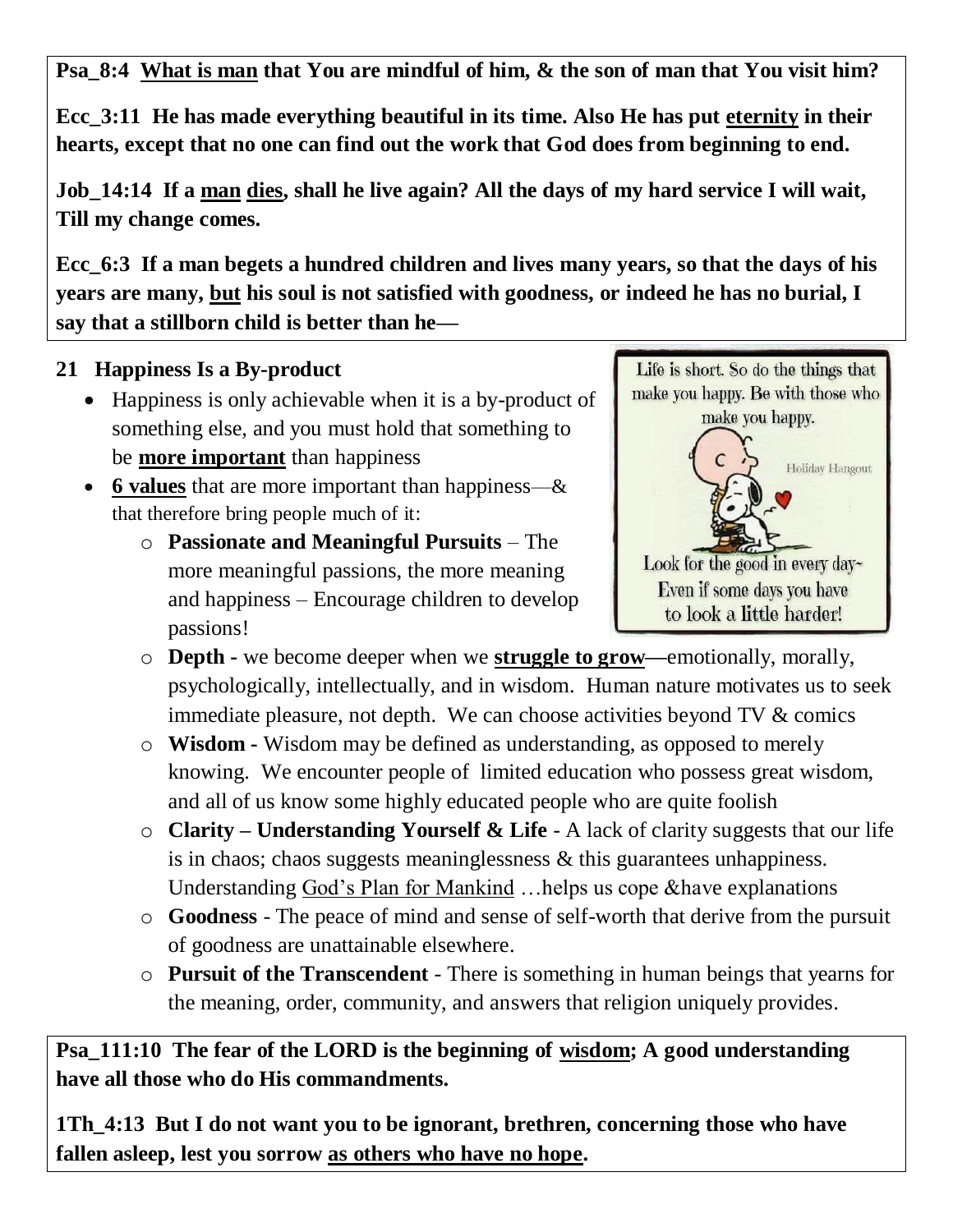**22 Develop Perspective: Cultivate a Philosophy of Life** (a worldview)



- We determine how much we will allow something to make us unhappy *there is little correlation between the circumstances of people's lives and how happy they are*
- Without a philosophy of life (a worldview), we do not know **how to react** to what life *deals us.* We need a "sober reflection" to place events into perspective—which comes from having a philosophy of life (a worldview) – so we are not at the mercy of events
- 7 examples of Philosophies of Life (worldviews)
	- o **"This Too Shall Pass"** Knowing that most storms pass is an attitude that enables many people to cope with life's difficulties.

1Pe 1:6 In this you greatly rejoice, though now **for a little while**, if need be, you have been grieved by various trials,

- <sup>o</sup> **"That Which Doesn't Kill Me Makes Me Stronger"** German philosopher Friedrich Nietszche Actually, some things that happen to people are so horrible that they are rendered weaker, not stronger ... but this worldview does mean that something positive strength and growth—can come from otherwise negative developments.
- o **There Is a Positive Aspect to What Happened** See Point 23 Find the Positive
- o **"To Live Is to Suffer"** Russian novelist Fyodor Dostoyevsky This was certainly true in 19th century Russia, and it has been true throughout history for much of humanity. Some hold that to "live is to suffer" = suffering is normal, not a debilitating shock

Act 14:22 ... "We must through many tribulations enter the kingdom of God."

o **God Allows Unjust Suffering** – Theodicy (why is there evil when God is good?) understands God allows nature to take its course eg disease & that mankind's freewill allows evil choices and their consequences (… until God's Kingdom!)

Isa\_11:9 They shall not hurt nor destroy in all My holy mountain, For the earth shall be full of the knowledge of the LORD As the waters cover the sea.

Jer 31:33 But this is the covenant that I will make with the house of Israel after those days, says the LORD: I will put **My law in their minds, and write it on their hearts**; and **I will be their God**, and **they shall be My people**.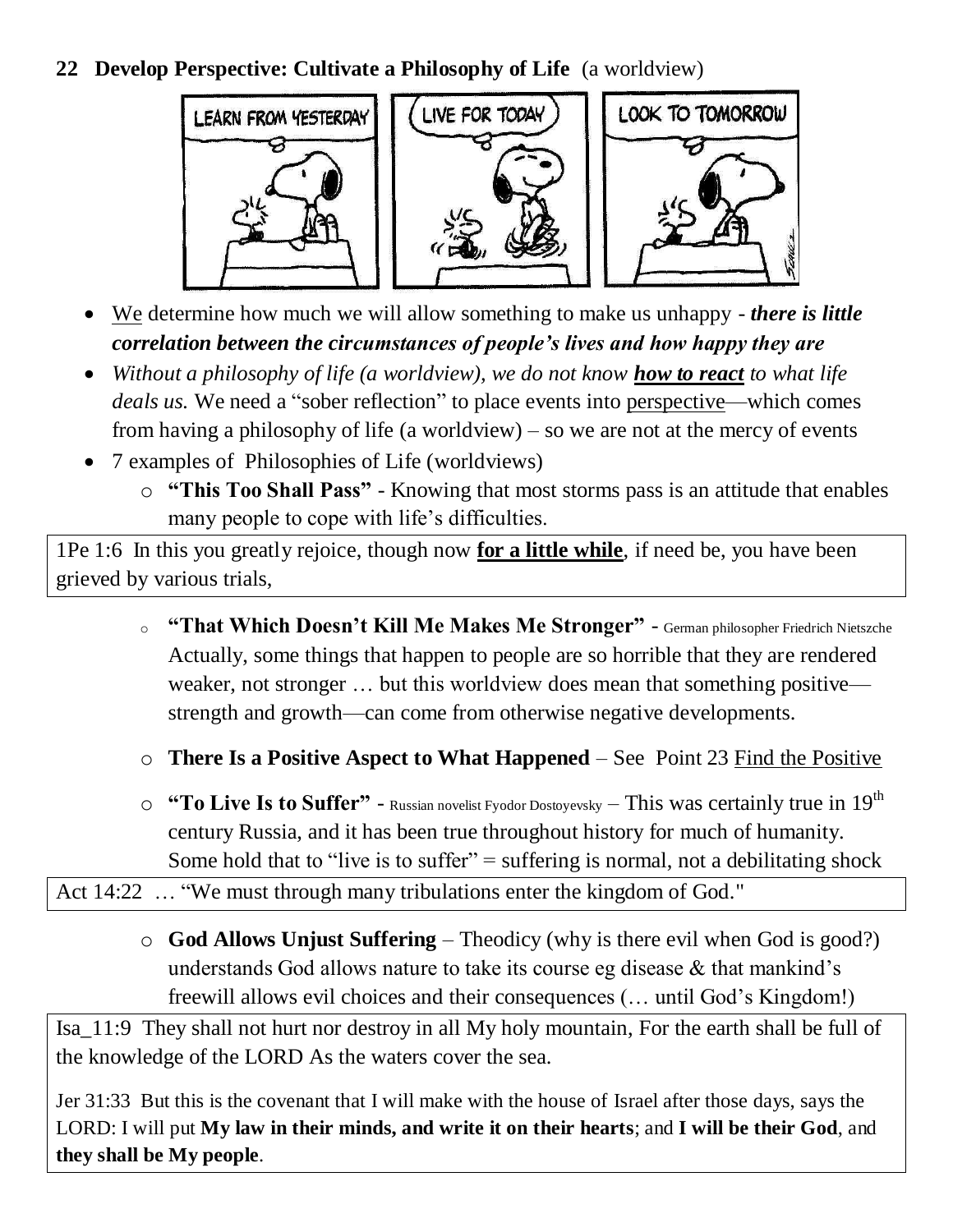o **Given the Ubiquity of Suffering, I Am Blessed** - to be aware of recent horrors like the Holocaust, Communist gulags, and the massive butchery in Rwanda, Cambodia, and Algeria make it difficult to allow oneself to become unhappy over far lesser problems.

Gen 6:5 Then the LORD saw that the wickedness of man was great in the earth, and that every intent of the thoughts of his heart was only evil continually.

o **Belief in an Afterlife** – provides joy to those who may be suffering today

Joh 14:2 In My Father's house are many mansions; if it were not so, I would have told you. I go to prepare a place for you.

1Co 2:9 But as it is written: "EYE HAS NOT SEEN, NOR EAR HEARD, NOR HAVE ENTERED INTO THE HEART OF MAN THE THINGS WHICH GOD HAS PREPARED FOR THOSE WHO LOVE HIM."



## **23 Find the Positive**

• There is almost always a positive element in a negative situation, just as there is almost always a negative aspect to a positive situation. Choosing to find the positive and emphasizing it is not in any way a form of selfdelusion.

• If you value growth, you will value virtually every situation because there are very few situations from which you cannot learn and therefore grow.

 Finding good in virtually every situation is in **no way** the same as the belief that *"everything turns out for the best."* That belief is, unfortunately, nonsense. There are innumerable instances of things not turning out for the best.

• Those who choose to find the positive that can be

found in virtually every situation will be blessed. Those who choose to find the awful in every situation will be cursed. As with happiness itself, this is largely your decision to make.

Rom 8:28 And we know that all things work together for good to those who love God, to those who are the called according to His purpose.

Php 4:6 Be anxious for nothing, but in everything by prayer and supplication, with thanksgiving, let your requests be made known to God;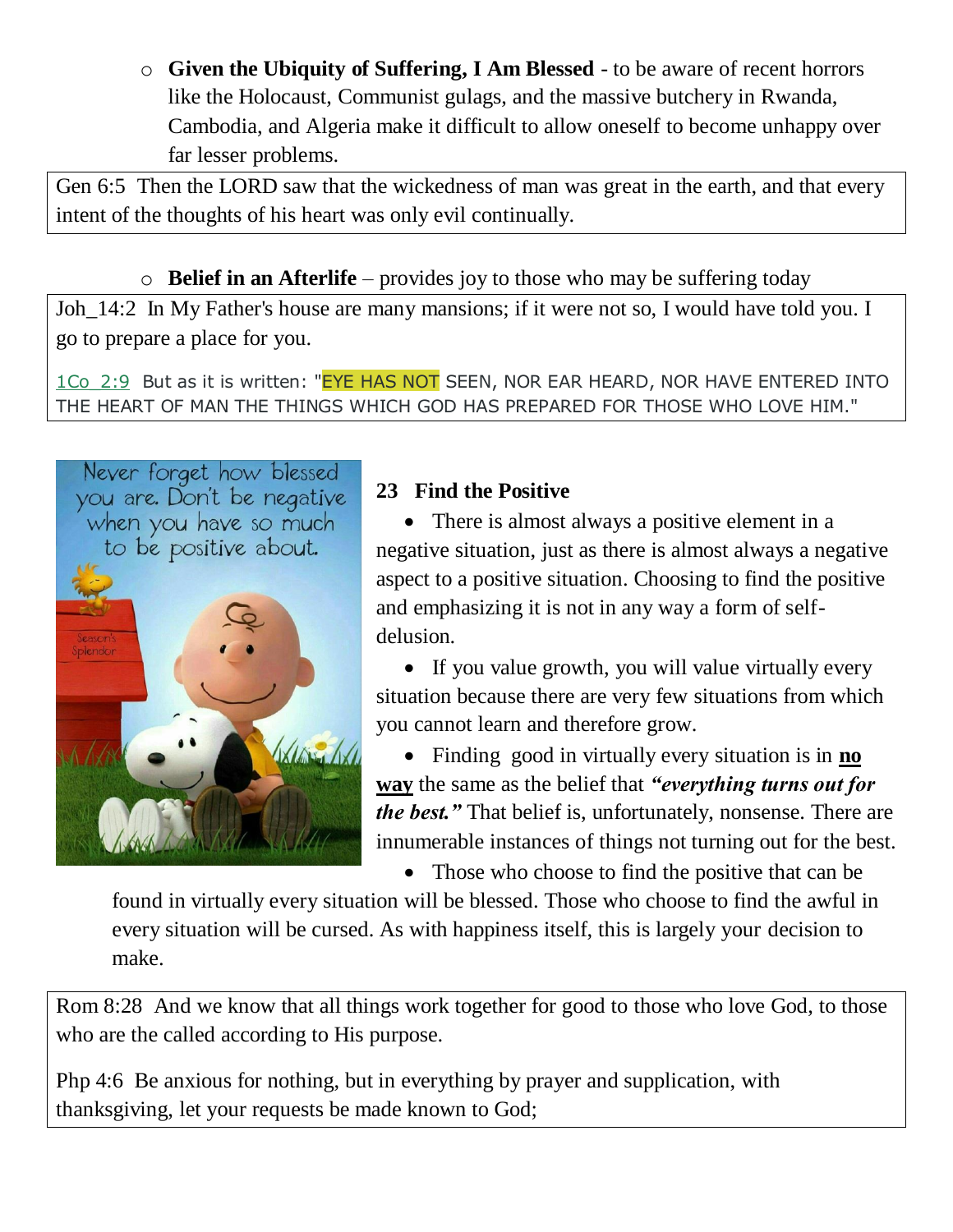#### **24 Accept Tension**

- Since tension is painful, people try to avoid it, and in so doing they decrease their chances for happiness. For tension is necessary to all growth.
- The more we are **involved in life** and the **richer our life**, the more tension we will experience. **Maturity** and **happiness** demand *dealing* with tension, indeed welcoming it.
- Although both are painful and inevitable, there is a *significant difference* between necessary tension & unnecessary tension, or what we will call here **stress or aggravation**
- With stress you must: **identify the source** as precisely as possible and do whatever you can to either **remove it** from your life, learn to **live with it**, **ignore it**, or at the very least, **minimize it**.



Psa 94:19 In the multitude of my anxieties within me, Your comforts delight my soul.

Mat 6:31-34 "Therefore **do not worry**, saying, 'What shall we eat?' or 'What shall we drink?' or 'What shall we wear?' For after all these things the Gentiles seek. For your heavenly Father knows that you need all these things. But seek first the kingdom of God and His righteousness, and **all these things shall be added** to you. Therefore **do not worry** about tomorrow, for tomorrow will worry about its own things. Sufficient for the day is its own trouble.

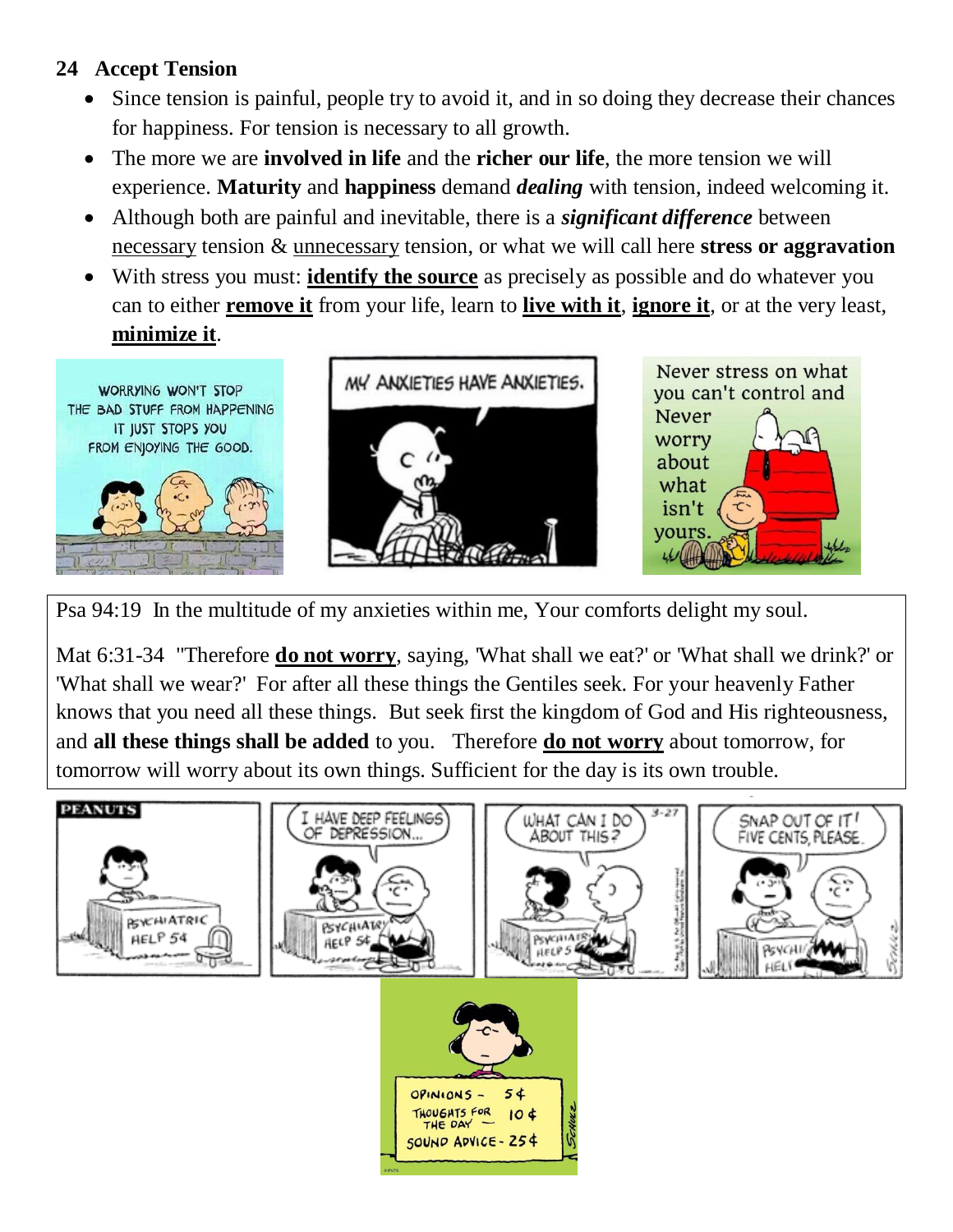#### **25 Everything Has a Price—Know What It Is**

- Nobel laureate economist Milton Friedman was asked to summarize the essence of **economics** in a sentence. There are no free lunches," he responded. *Everything* has a price.
- 3 rules Relating this to Happiness:
	- o 1. Make peace with the fact that *everything* in life has a price
	- o 2. **Determine** each price for all you desire
	- o 3. **Choose** whether to pay the price or to forgo what you desire



- Unless you follow all three of these rules, happiness is **unattainable**—because you will constantly be **angry** at the prices you pay for everything you have, & everything you do
- Examples: Pros & Cons of Marriage or staying single ... Pros & Cons of having a child
- NOTE: Each has great advantages, and each demands a great price.
- Note 2: You can't have all the advantages of each choice (eg being married  $\&$  single)
- **Whatever** line of work you choose exacts a **price**. The number of hours you work exacts a price. The number of children you have exacts a price. There is a price paid in owning a house, as there is to living in an apartment, or living in the city, or living in the country. There are prices paid for leading a religious life, and there are prices paid for leading a secular life. There are prices paid for living near your parents and prices paid for moving to another city.
- The list of **prices paid** is as long as the list of activities in which we engage, because each one exacts a price. Here, as everywhere else in life, therefore, happiness demands clarity (determining what the prices are) and maturity (deciding what to do and then not complaining—at least, not too much).

Luk 14:25-33 Now great multitudes went with Him. And He turned and said to them, "If anyone comes to Me and does not hate his father and mother, wife and children, brothers and sisters, yes, and his own life also, he cannot be My disciple. And whoever does not **bear his cross** and come after Me cannot be My disciple. For which of you, intending to build a tower, does not sit down first and **count the cost**, whether he has enough to finish it— lest, after he has laid the foundation, and is not able to finish, all who see it begin to mock him, saying, 'This man began to build and was not able to finish.' Or what king, going to make war against another king, does not sit down first and **consider** whether he is able with ten thousand to meet him who comes against him with twenty thousand? Or else, while the other is still a great way off, he sends a delegation and asks conditions of peace. So likewise, whoever of you does not **forsake all** that he has cannot be My disciple.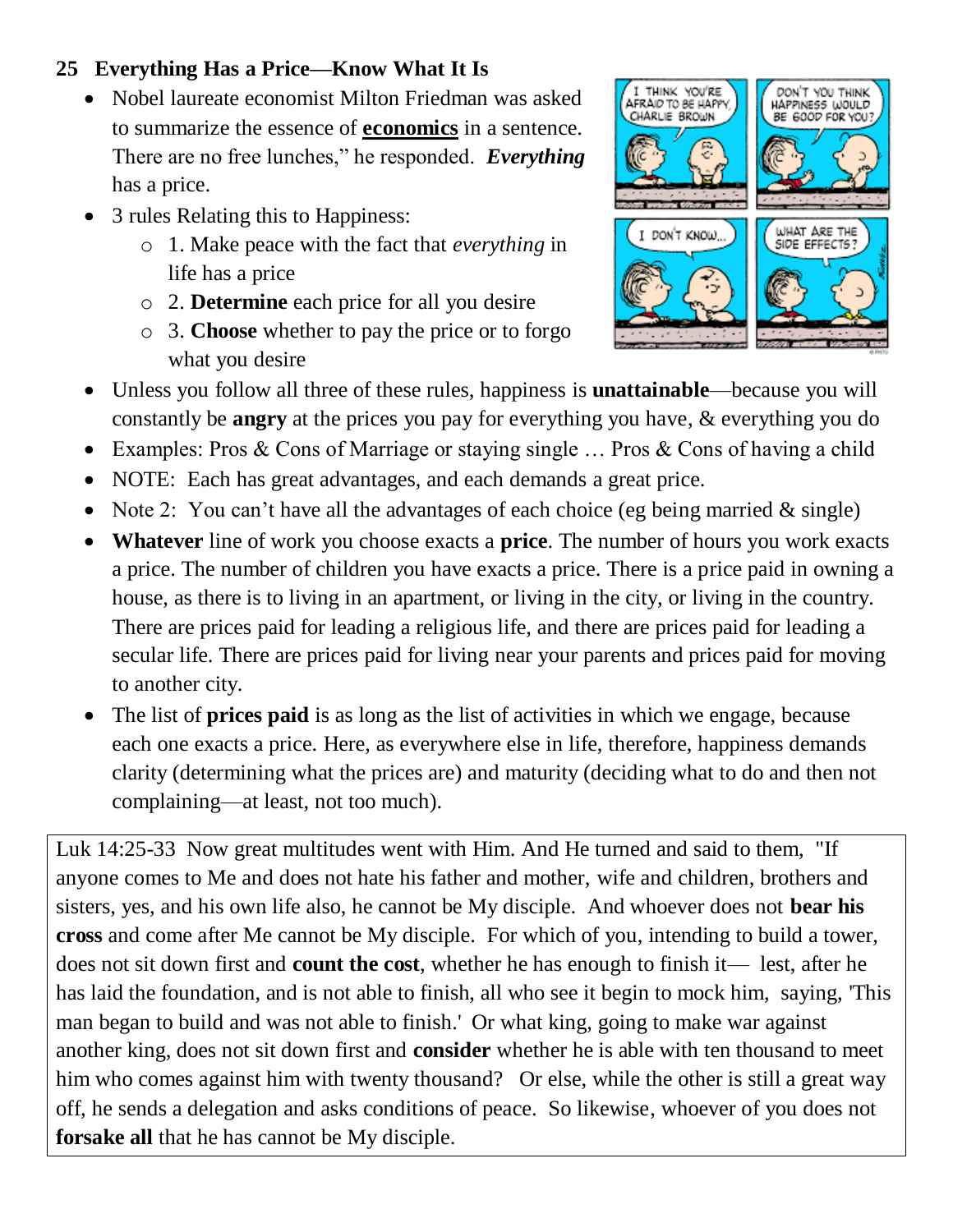**26 Accept the Lower Parts of Your Nature**



- Everyone has miserable parts. We have tendencies toward meanness, selfishness, envy, cruelty, gluttony, dishonesty, lust, avarice, irresponsibility, and hedonism. A few of us have **all** these tendencies, and all of us have **some** of these tendencies. In fact, the very best people have tendencies toward all or nearly all of these negative traits—because **great character** is defined by our **struggle** with the worst parts of our nature rather than by not having these parts.
- The most important thing to understand when it comes to our baser parts is not only how normal and natural it is to have them but that there is **nothing wrong** in having them. Bad is doing bad, usually not thinking bad, and it is certainly not merely having bad tendencies.
- A major part of leading a moral life is being able to identify our darker parts and being able to control them, and a major part of psychological health and happiness is learning how to identify these parts and how to defang them.

1Jn 1:8 If we say that we have no sin, we deceive ourselves, and the truth is not in us.

Rom 7:23-25 But I see another law in my members, warring against the law of my mind, and bringing me into captivity to the law of sin which is in my members. O wretched man that I am! Who will deliver me from this body of death? I thank God—through Jesus Christ our Lord! So then, with the mind I myself serve the law of God, but with the flesh the law of sin.

Col 3:8-10 But now you yourselves are to **put off** all these: anger, wrath, malice, blasphemy, filthy language out of your mouth. Do not lie to one another, since you have put off the **old man** with his deeds, and have put on the **new man** who is renewed in knowledge according to the image of Him who created him

## **27 Allow Innocuous Expression of Your Lower Parts**

 As long as we have negative and dark impulses and feelings but do not act on them, those feelings should not impede either a happy or a good life. Learning about our lower parts and how to express them innocuously is vital to our happiness.

Psa 69:5 O God, You know my foolishness; And my sins are not hidden from You.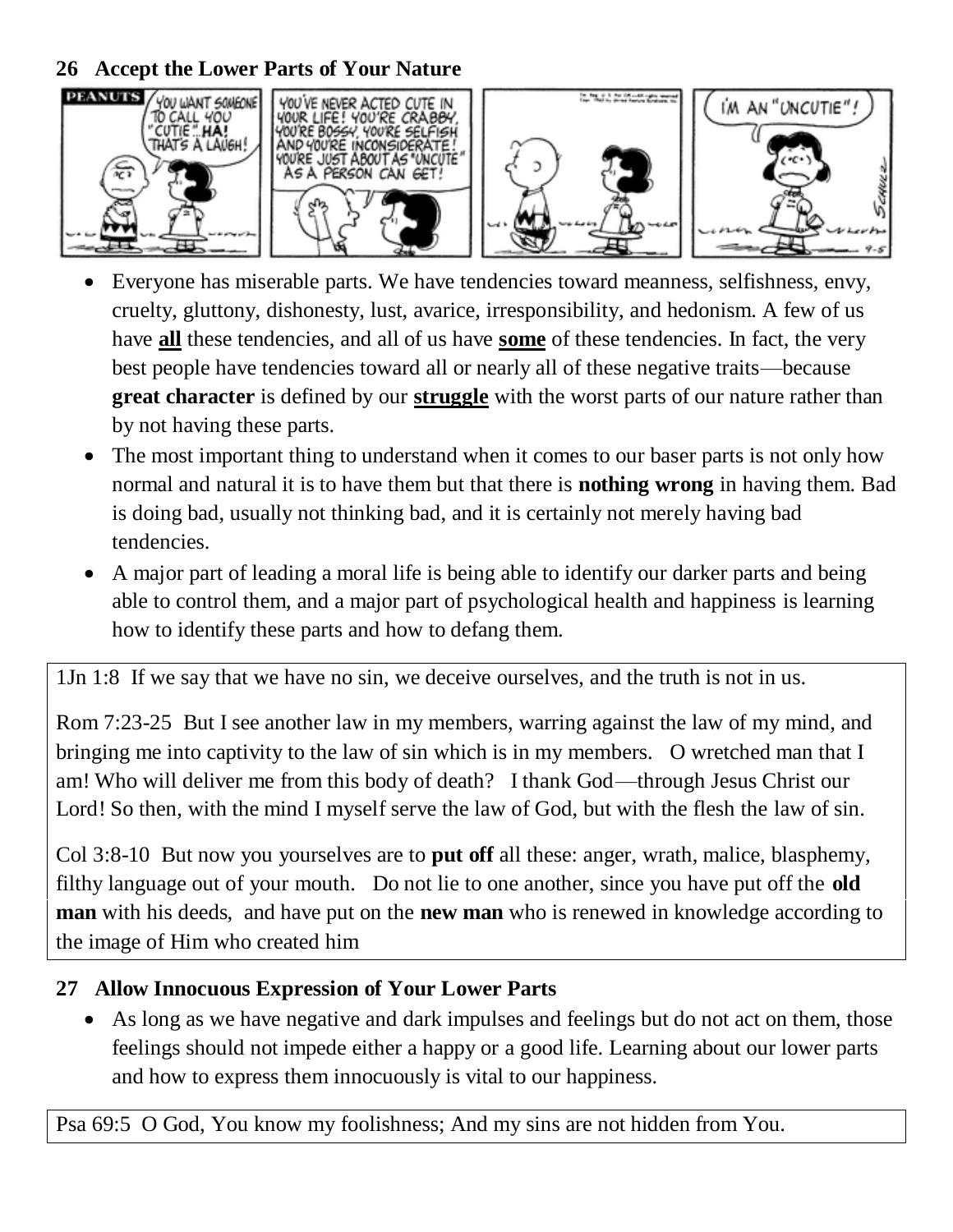#### **28 Seek to Do Good**

• There is no doubt that doing something immoral often brings immediate benefits. *If doing the bad thing never brought benefits, no one would ever do it*. People cheat precisely because there can be immediate benefits to cheating. People lie, steal, murder, and rape for the same reason



• In the long run - over the course of a lifetime -Are good people more likely to be happier than

bad ones? I believe the answer is yes for two reasons.

- o We regard the good people we know as having much greater **inner peace**.
- o If you go through life cheating others, you will go through life **expecting others** to cheat you. Liars expect to be lied to; cheaters expect to be cheated; and so on
- Another unhappy consequence of leading a bad life—**loneliness** and a **lack of love**. The bad may have money, power, and fame, but they do not have **friends** (though they may well have sycophants). Being surrounded by finer people, receiving more love, and having friends are significant contributions to happiness.
- The most important characteristic linking goodness and happiness is **gratitude** (which was identified as the MOST IMPORTANT quality for having Joy in your life)

Psa 34:14 Depart from evil and **do good**; Seek peace and pursue it.

Ecc\_3:12 I know that nothing is better for them than to **rejoice**, and to **do good** in their lives,

Isa\_1:17 Learn to **do good**; Seek justice, Rebuke the oppressor; Defend the fatherless, Plead for the widow.

## **29 Develop Self-Control**



 If **human nature** is the single greatest obstacle to happiness, **controlling our nature** is the single greatest step toward happiness – but self-control is not emphasized because:

o It's difficult

o Seems like a "downer" – Saying "no" to yourself doesn't seem the road to joy

o It doesn't sell … eg Happiness! Say Yes to Self or Happiness! Say No to Self

o Today's *spirit in society* glorifies getting ALL we want … not self-denial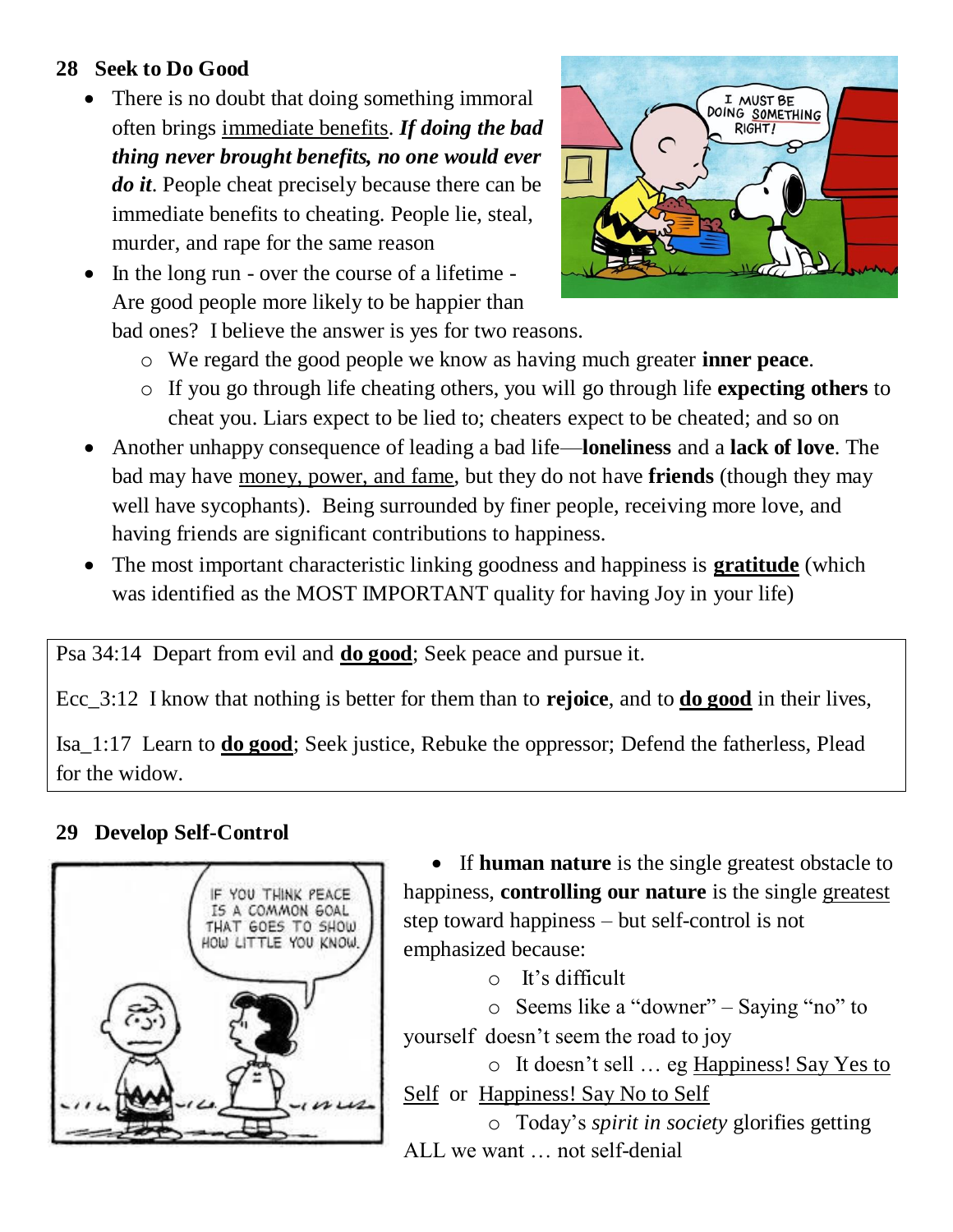- If you want **financial success**, you need the **self-control** to waste little time on fun things that don't contribute to your personal and professional development. If you want **happy and healthy children**, you need the self-control to spend a great deal of time with them (thus depriving yourself of time to do what you want to do for yourself).
- Freedom is often wrongly assumed to be "doing" whatever we want". Actually, *Freedom is being able to do what will bring you happiness*—and that takes constant **self-control**:
	- o develop habits of self-control (to **start** or **stop** behaviours)
	- o never lose sight of your **goal**
- The only way to get what you ultimately want is to **deny** yourself short-term **pleasures that interfere with your goal**.



2Ti 1:7 God has not given us a spirit of fear & timidity, but of power, love, & **self-discipline**.

Pro 16:32 Better to be patient than powerful; better to have **self-control** than to conquer a city.

## **30 Find and Make Friends**

- Humans are social creatures. We don't merely want companionship, we need it to survive.
- Deep human companionship is normally achieved through family, marriage, and friendship. Ideally, we experience companionship through all three, but the good news is that any one of them can be profoundly fulfilling:
	- o **Family** Our first deep companionship, yet often "time-bound" as we become adults, most of us spend much less time with our parents, grandparents. If we start out with loving family relationships, our chances for joy are incalculably increased
	- o **Marriage** When it is good, marriage is the most profound form of companionship a human can experience.
		- First, only marriage combines all three forms of companionship—a spouse is family, best friend, and permanent companion. That is why it is widely held that while the death of a child is the most painful loss, the death of a spouse is the most disorienting one.
		- Second, unlike all other family relationships and unlike all other friendships, marriage alone combines those elements with sex, a uniquely powerful form of bonding.
		- Third, unlike other family relationships, which are nearly all unequal (parent-child; older sibling-younger sibling), a good marriage is a relationship of equals.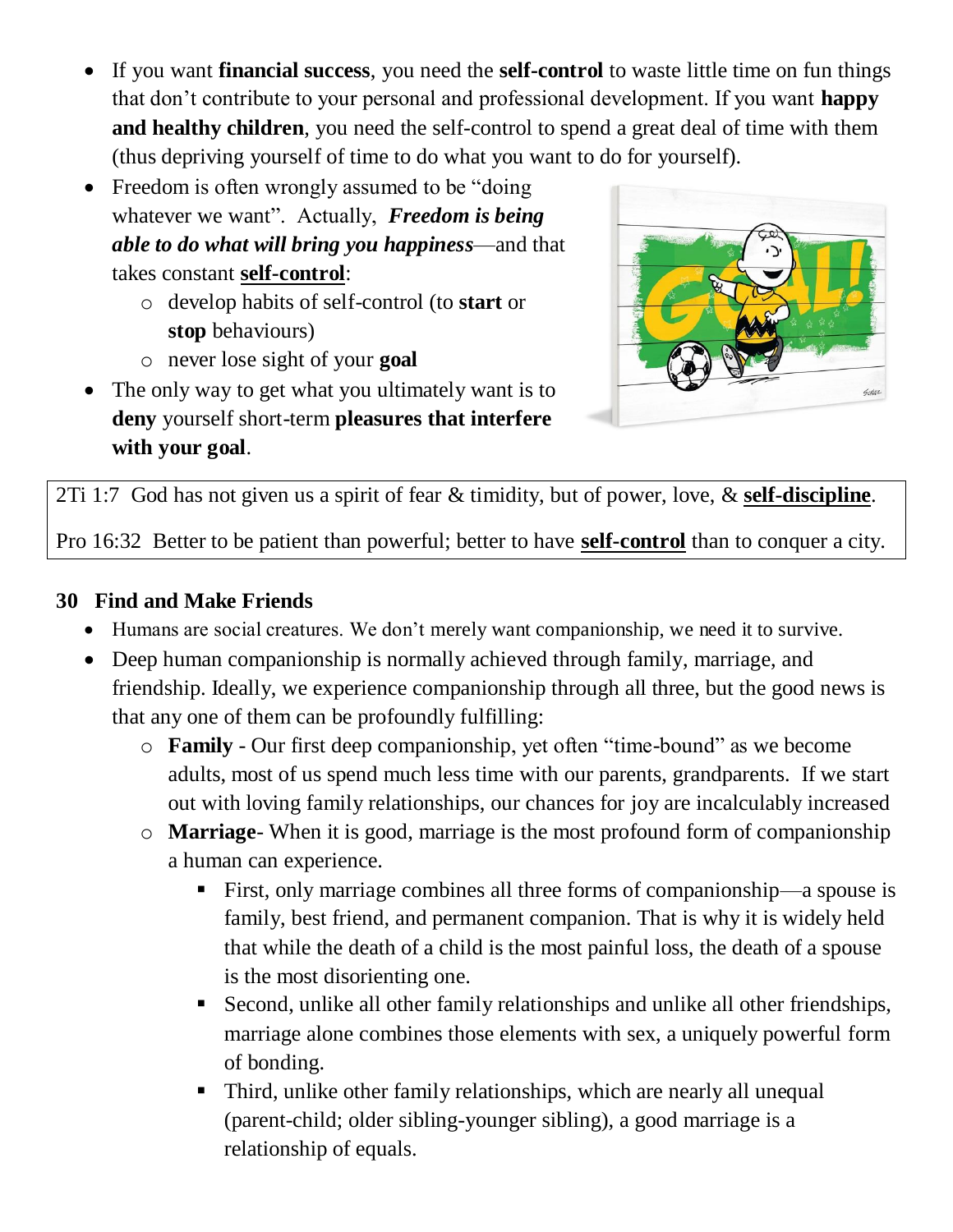• Fourth, unlike both family and friends, we are with our wife or husband virtually every day. And the concept of "quality time" notwithstanding, quantity of time is a quality, one that has a powerfully bonding effect. Women intuitively know this better than men, which is why it is they who generally demand more time with their spouse

Little in life is as good as a good marriage, and little in life is as bad as a bad marriage. Therefore choosing a spouse is one of the **two most important decisions of our life** (the other is whether to have a child) and must be made as wisely as possible.

- o **Friends** Friends are the people we choose to accompany us through life; they are our chosen companions on our journey. A **close friend** is a person whom we **love**, whom we **trust**, and in whom we can **confide** (yes, a family member can be such a friend). When thus defined, it is understandable why friends are so important and why they are not plentiful. Few adults make finding friends a priority. This is a mistake, but it can be easily rectified when you see their importance.
	- **First, Know Their Values** One way to find friends is to become active in groups whose members are likely to have a high proportion of individuals who share your values. (ie Talk to them about "heavy subjects, See how they treat others)
	- **Why Close Friends Ought to Be of the Same Sex**
		- $\triangleright$  Spouses are unlikely to tolerate your having an ongoing intimate relationship with another person of the opposite sex
		- $\triangleright$  men understand men better than they understand women, &vice versa
		- $\triangleright$  such friendships often stay platonic to only one of the friends. This is not odd. If a man and a woman confide in each other and love each other—as friends should—it is hardly surprising attraction develops
	- **Keeping Friends**
		- **Forgive them their flaws** … all humans are flawed …so consider:
			- The friend's **record** –trustworthy friends deserve forgiveness
			- The friend's **motive** Most actions are not malicious/mean
	- **Couples need Couples** It is difficult to overstate how much **stress** can be reduced when people learn that **their**  As we grow up, we realize it is less **problems are shared by others**.

Pro 18:24 A man who has friends must himself be friendly …

Pro 12:26 The righteous should choose his friends carefully…